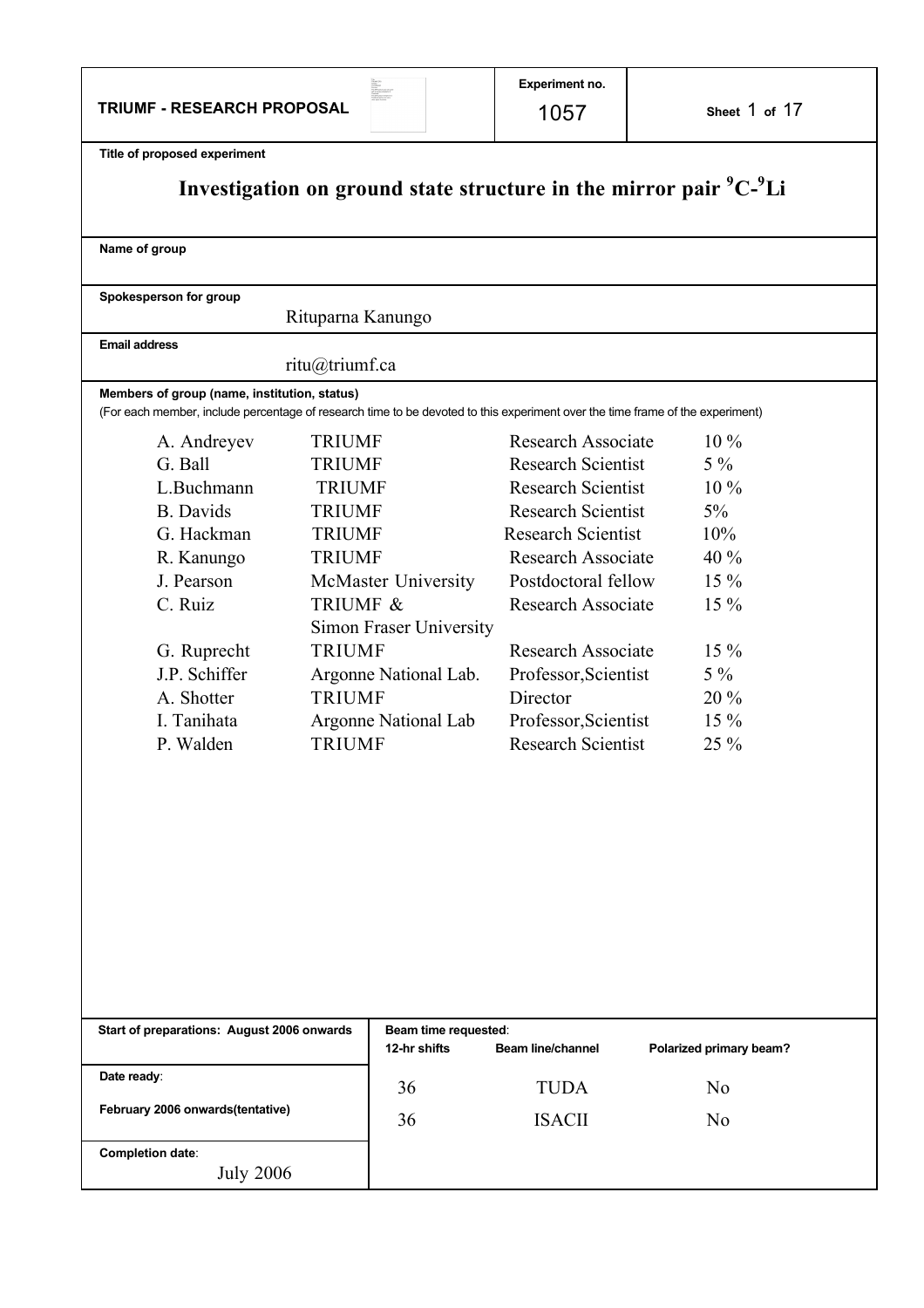Do not exceed one page.

Over the past few years studies of neutron-rich nuclei have clearly showed re-ordering of nucleon orbitals, thereby implying changes in shell closure. Investigation of proton-rich nuclei have so far been limited mainly because it was believed that such re-ordering may not take place due to the Coulomb barrier. Very recently however, lowering of the 2*s*1/2 orbital has been found in fragmentation studies of  $17$ Ne. Further evidence of lowering exists in the unbound resonant states of its neighbouring nuclei. The possibility of mirror symmetry breaking in the ground states of  $17$ Ne and  $17$ N was also pointed out.

Following the same  $T_z = 3/2$  chain down to the lightest bound nucleus, <sup>9</sup>C, one observes that the isoscalar magnetic moment of the mirror pair  ${}^{9}C_{2}{}^{9}Li$  shows an anomalously large value  $\langle \sigma \rangle = 1.44$ . This has not found a satisfactory explanation so far. There is a possibility that such an anomaly may arise due to the presence of an intruder orbital  $(2s_{1/2})$  in the ground state of <sup>9</sup>C. Evidence for that is yet to be found. Thus, to address this question one needs to study the ground state configuration of  ${}^{9}C$  and  ${}^{9}Li$ . In a core + proton (neutron) model of these nuclei, this would mean that we need to find the amplitudes of the different configurations where the 'core' nucleus is in its different states coupled to the valence proton (neutron) in different orbitals. For  ${}^{9}C$  the core nucleus is <sup>8</sup>B while <sup>9</sup>Li has a core of <sup>8</sup>Li.

The presence of an intruder  $(2s_{1/2})$  orbital necessarily requires the core ( ${}^{8}B$  or  ${}^{8}Li$ ) to be in a negative parity state. The ground state of  ${}^{8}B$  and  ${}^{8}Li$  is a positive parity  $2^{+}$  state. Looking into the excited states of these 'core' nuclei (which are  $T=1$  mirror pairs) a remarkable asymmetry is seen for the resonance states near 3 MeV. While  ${}^{8}$ Li has a 1<sup>+</sup> resonance (Γ=1 MeV) at 3.1 MeV, its mirror partner  ${}^{8}B$  has a 2<sup>-</sup> resonance ( $\Gamma \sim 4 \text{ MeV}$ ) at 3.5 MeV. Thus, if the ground state of  ${}^{9}C$  can be found to contain an admixture of  ${}^{8}B$  in its 2 state, then one can conclude the associated valence proton occupies the intruder  $2s_{1/2}$  orbital.

We therefore aim to determine the different components of the  ${}^{8}B+$ proton and  ${}^{8}Li+$ neutron configurations in the ground states of  ${}^{9}C$  and  ${}^{9}Li$  respectively. These can be investigated by oneproton transfer from <sup>9</sup>C and one-neutron transfer from <sup>9</sup>Li through the  $d(^{9}C, ^{3}He)^{8}B$  and  $d(^{9}Li, t)^{8}Li$ reactions. The light ejectiles <sup>3</sup>He and *t* as well as the heavy residues will be detected by the annular silicon detector array.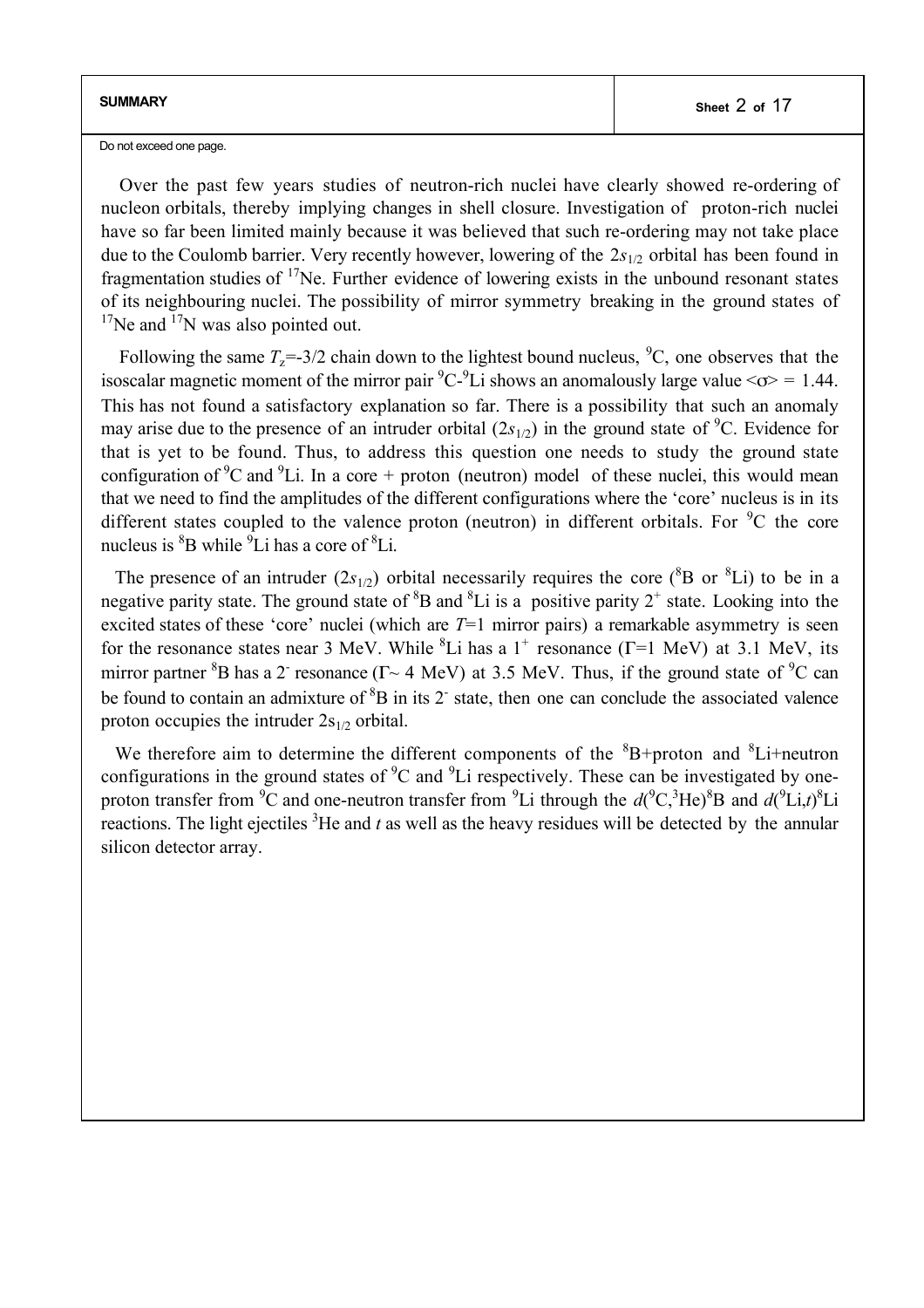| <b>BEAM and SUPPORT REQUIREMENTS</b>                                                                                                                                                                                                                                                                    | Sheet 3 of 17 |
|---------------------------------------------------------------------------------------------------------------------------------------------------------------------------------------------------------------------------------------------------------------------------------------------------------|---------------|
| <b>Experimental area</b>                                                                                                                                                                                                                                                                                |               |
| 1. TUDA beamline, ISAC1<br>2. ISACII                                                                                                                                                                                                                                                                    |               |
| Primary beam and target (energy, energy spread, intensity, pulse characteristics, emittance                                                                                                                                                                                                             |               |
|                                                                                                                                                                                                                                                                                                         |               |
| Secondary channel                                                                                                                                                                                                                                                                                       |               |
| Secondary beam (particle type, momentum range, momentum bite, solid angle, spot size, emittance, intensity, beam purity, target, special<br>characteristics)                                                                                                                                            |               |
| <u>Particle type</u> : $^{9}C(3^{+})$ , $^{9}Li(2^{+})$ , $^{8}Li(2^{+})$<br><u>Energy</u> = $^9C$ : 1.8 A MeV (5A MeV at ISACII) and <sup>9</sup> Li : 1.68A MeV (5A MeV at ISACII)<br>${}^{8}Li$ : 0.98A MeV and 1.6A MeV (3.0A MeV, 4.2A MeV at ISACII)<br>Spot size on target = $\pm$ 1mm (X and Y) |               |
| Intensity of secondary beam on reaction target<br>${}^{9}C$ : ~10 <sup>4</sup> /sec (minimum) we may use higher intensity if that is available for <sup>9</sup> C.<br>$^{9}$ Li : 10 <sup>5</sup> /sec<br>${}^{8}Li : 10^{6}/sec$                                                                       |               |
| <b>TRIUMF SUPPORT:</b><br>Summarize all equipment and technical support to be provided by TRIUMF. If new equipment is required, provide cost estimates.<br>NOTE: Technical Review Forms must also be provided before allocation of beam time.                                                           |               |
| Appropriate ion source and target for <sup>9</sup> C beam                                                                                                                                                                                                                                               |               |
| Construction of support for mounting a plastic scintillator detector.<br>Purchase of two photo-multiplier tubes (preferably ultra-fast ones) and scintillator.                                                                                                                                          |               |
|                                                                                                                                                                                                                                                                                                         |               |
| <b>NON-TRIUMF SUPPORT:</b><br>Summarize the expected sources of funding for the experiment.<br>Identify major capital items and their costs that will be provided from these funds.                                                                                                                     |               |
|                                                                                                                                                                                                                                                                                                         |               |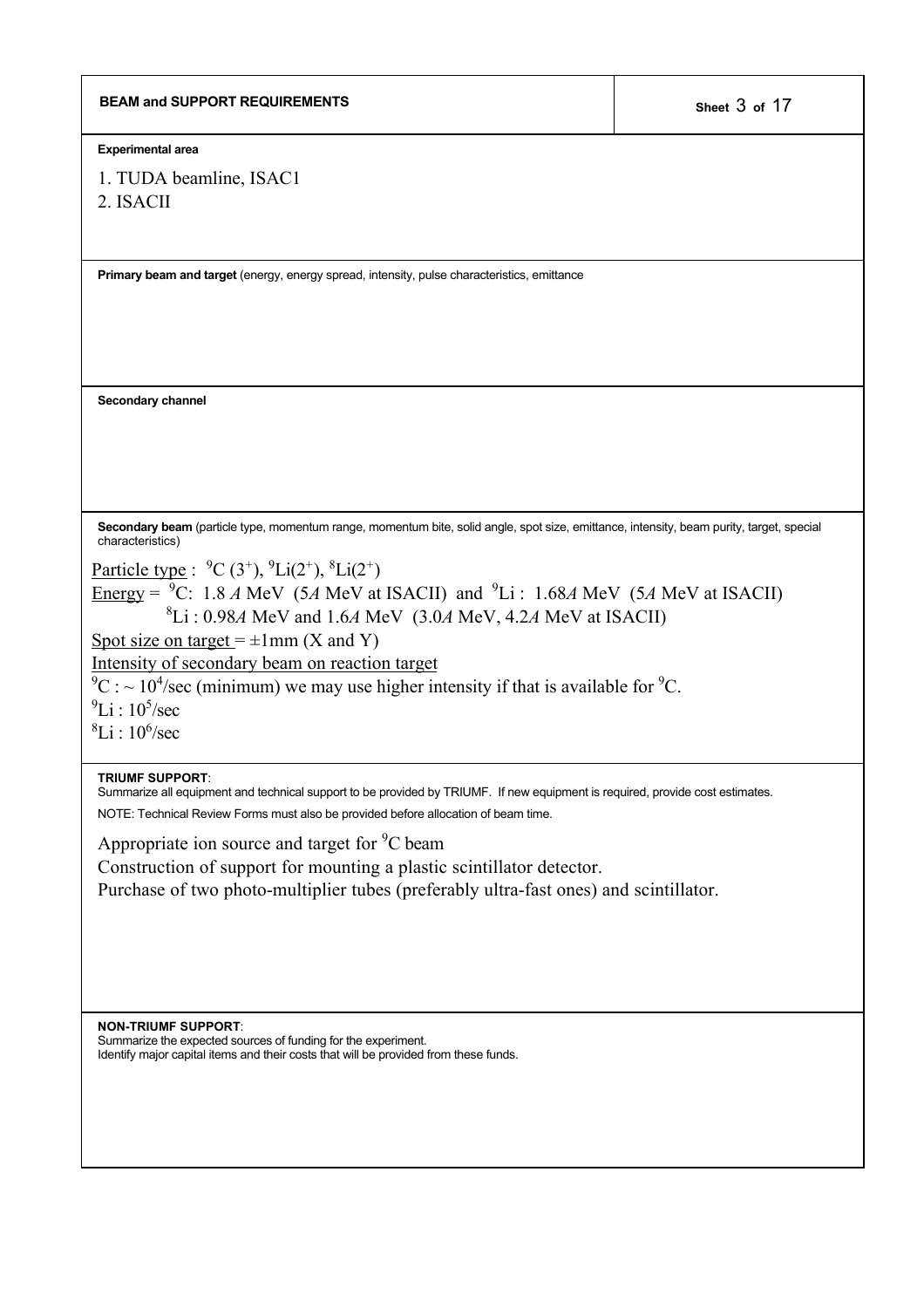| <b>SAFETY</b> | Sheet 4 of 17 |
|---------------|---------------|
|---------------|---------------|

Summarize possible hazards associated with the experimental apparatus, precautions to be taken, and other matters that should be brought to the notice of the Safety Officer. Details must be provided separately in a safety report to be prepared by the spokesperson under the guidance of the Safety Report Guide available from the Science Division Office.

There are no major safety hazards in this experiment.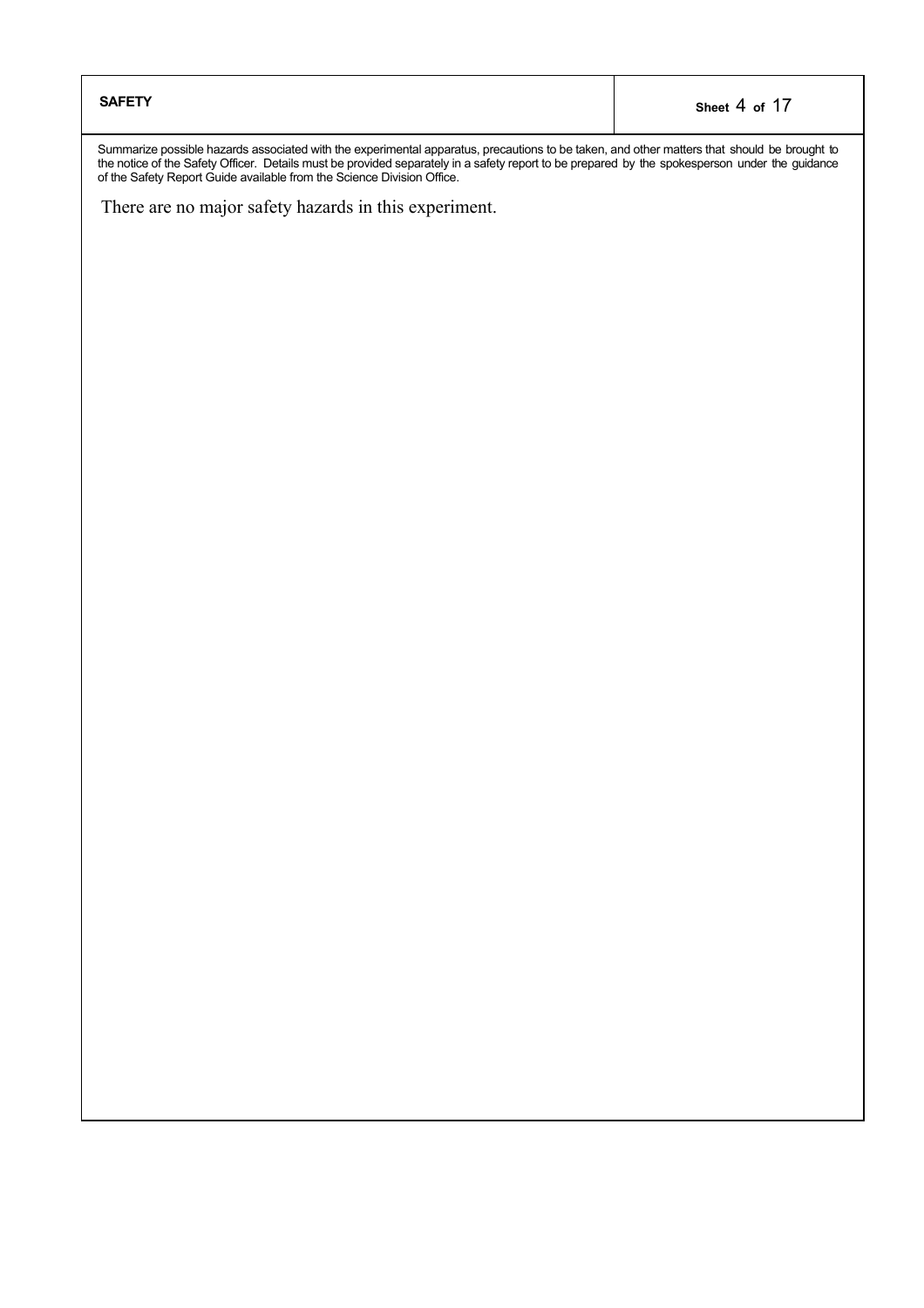#### **1. Introduction**

The Coulomb energy differences between the  $s_{1/2}$  state and other states leads to asymmetry in the spectra of mirror nuclei, termed the Thomas-Ehrmann shift. This is clearly observed in the  $1/2^+$  excited states of the <sup>17</sup>O-<sup>17</sup>F and <sup>13</sup>C-<sup>13</sup>N pairs [1]. The 2s<sub>1/2</sub> orbit is thus lowered in proton-rich nuclei compared to its mirror partner. Lowering of the  $2s_{1/2}$  orbital has recently been discussed in <sup>17</sup>Ne leading to the possibility of a two-proton halo in this nucleus [2].

The  $T_z = \pm 3/2$  mirror pair, <sup>9</sup>C-<sup>9</sup>Li is a another particularly interesting case for investigation, because the magnetic moment of <sup>9</sup>C shows an anomalous quenching  $(-1.3914\mu_N$  with respect to single particle value –1.91  $\mu$ <sub>N</sub>). The isoscalar spin matrix element <σ>, of this mirror pair, shows an anomalously large value of 1.44 [3,4]. This large deviation from the usual value of unity has not yet found a reasonable explanation. Inclusion of isospin non-conserving terms could account for only half of the anomaly [4]. A renormalisation of the nuclear magneton leading to a change of g-factors was proposed as another possible source for this anomaly, which is however not fully confirmed [2,5]. Recently, yet another suggestion of shell quenching in <sup>9</sup>C, bringing in intruder orbitals (mainly the 2s<sub>1/2</sub> orbital), has been put forward by Utsuno [6]. This will then lead to mirror asymmetry in the ground states of  $^9C$  and  $^9Li$ ; such asymmetry has been discussed to account for the anomalous magnetic moment. About 40% intruder orbital mixing in <sup>9</sup>C has been suggested [6]. However, there has been no experimental investigation searching for intruder orbital mixing in the ground state configurations of  ${}^{9}C$  and  ${}^{9}Li$ .

It is therefore, important and interesting to investigate the amplitudes of the different configurations which constitute the ground states of  ${}^{9}C$  and  ${}^{9}Li$ . Knowledge of the  ${}^{9}C$  and  ${}^{9}Li$  ground state is at present confined to only one component, with  ${}^{8}B(^{8}Li)$  core in its ground state. Studies on  ${}^{9}C$  exploring the asymptotic normalization coefficient have been done using using the  ${}^{8}B(d,n)^{9}C$  reaction [7], capture reaction [6] and proton knockout reaction [9]. These have finally yielded the ANC value of 1.27 fm<sup>-1</sup>. The neutron spectroscopic factors for <sup>9</sup>Li were very recently measured using  $d(^{8}Li,p)^{9}Li$  reaction [10].

One needs to know however the amplitudes of the other components with  ${}^{8}B(^{8}Li)$  in the excited states to obtain a complete picture of the ground states of these nuclei. The one nucleon transfer reaction is one of the best suited tools for this purpose. We thus, propose to investigate the one-proton transfer from  $^9C$ by using the reaction  $d({}^9C, {}^3He)^8B$ . The mirror nucleus, <sup>9</sup>Li will be investigated by  $d({}^9Li,t){}^8Li$  reaction in which one neutron will be transferred. The presence of any intruder (s-orbital) mixing in the ground state of <sup>9</sup>C (and/or <sup>9</sup>Li) will lead to the observation of a negative parity excited state (resonance) in <sup>8</sup>B(and/or <sup>8</sup>Li). The nucleon transfer from the expected normal p-orbitals in  ${}^{9}C(^{9}Li)$  on the other hand will populate positive parity levels in  ${}^{8}B$ (and  ${}^{8}Li$ ).

It is interesting to note here that <sup>8</sup>B and <sup>8</sup>Li show an asymmetry in spin assignment for the resonance around 3 MeV. While the level in <sup>8</sup>B at 3.5 MeV ( $\Gamma \sim 4$  MeV) is 2<sup>-</sup> [11], the level at 3.21 MeV( $\Gamma \sim 1$  MeV)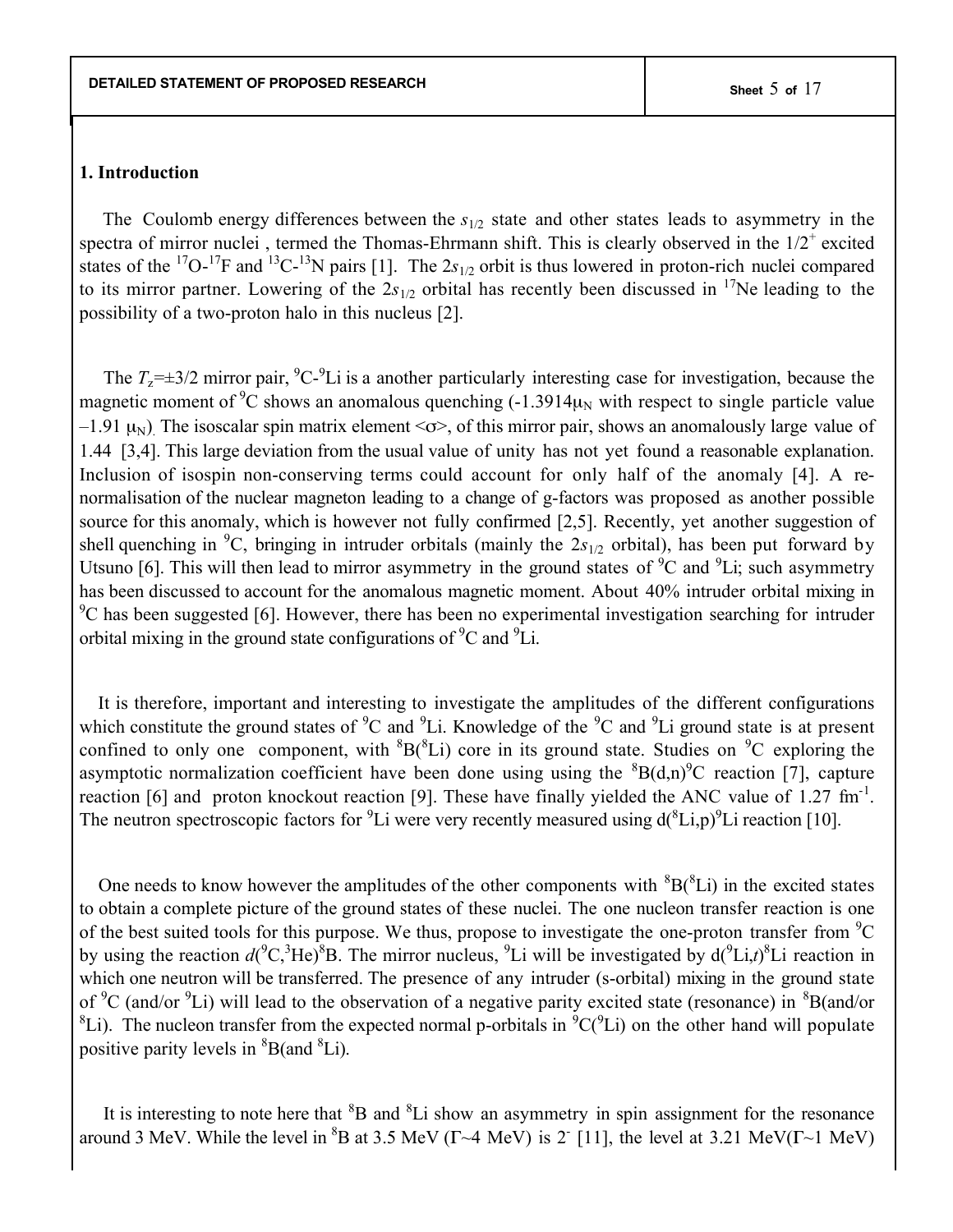in  ${}^{8}$ Li is found to be 1<sup>+</sup> [12]. There exists some controversy on the existence of the 2<sup>-</sup> state in  ${}^{8}B$  [13]. It is necessary to investigate if these levels are populated by single nucleon transfer from  ${}^{9}C$  and  ${}^{9}Li$ respectively. This, as mentioned before, will also confirm if there exists any intruder orbital mixing in ground state of  ${}^{9}C(^{9}Li)$  and its parentage. It maybe mentioned here that in order to account for a good polarization in the neutron scattering from <sup>7</sup>Li, a 2<sup>-</sup> level has been suggested at  ${}^{8}Li^{*} \sim 5.4$  MeV and a 3<sup>-</sup> level is suggested at higher energy. It is discussed later that due to the large width of the resonances, proper angular distributions are difficult to obtain for these resonances.

 It is also interesting to note that a very large asymmetry has been observed for beta decay branches to the 12.16 MeV level of <sup>9</sup>B (from  ${}^{9}C(\beta^+)$ ) and 11.81 MeV level in <sup>9</sup>Be (from  ${}^{9}Li(\beta^+)$ ) [14,15]. This asymmetry,  $\delta = B_{GT}/B_{GT}^+ - 1 = 3.4(10)$  [15] has not yet been understood. The decays to the ground states of the daughter nuclei however do not show any asymmetry. Thus, the asymmetry may be due to differences in the nature of excited states in the daughter nuclei, but could as well be related to differences in the ground states of the two nuclei [15].

# References :

- [1] R.G. Thomas, Phys. Rev. C 88 (1952) 1109; J.B. Ehrmann, Phys. Rev. C 81 (1951) 412.
- [2] R. Kanungo et al, Phys. Lett. B 571 (2003) 21.
- [3] K. Matsuta et al, Nucl. Phys. A 704 (2002)98c.
- [4] M. Huta et al, Phys. Rev. C 57 (1998) R2790; B.A. Brown Prog. Part. Nucl. Phys. 47 (2001) 517.
- [5] S. Ichii et al, Nucl. Phys. A 464 (1987) 575.
- [6] Y. Utsuno, Phys. Rev. C 70 (2004) 011303R.
- [7] D. Beaumel et al, *Phys. Lett. B* 514 (2001) 226.
- [8] R.E.Tribble et al, Nucl. Phys. A 718 (2003) 147c.
- [9] J. Enders et al, Phys. Rev. C 67 (2003) 064301.
- [10] A.H. Wusomaa et al, Phys. Rev. Lett. 94 (2005) 082502.
- [11] G.V. Rogachev et al, Phys. Rev. C 64 (2001) 061601R.
- [12] M.J.G. Borge et al, Nucl. Phys. A 560 (1993) 664.
- [13] C. Angulo et al, Nucl. Phys. A 716 (2003) 211.
- [14] U.C.Bergmann et al, Nucl. Phys. A 692 (2001) 427.
- [15] M.J.G. Borge et al, Nucl. Phys. A 738 (2004) 206.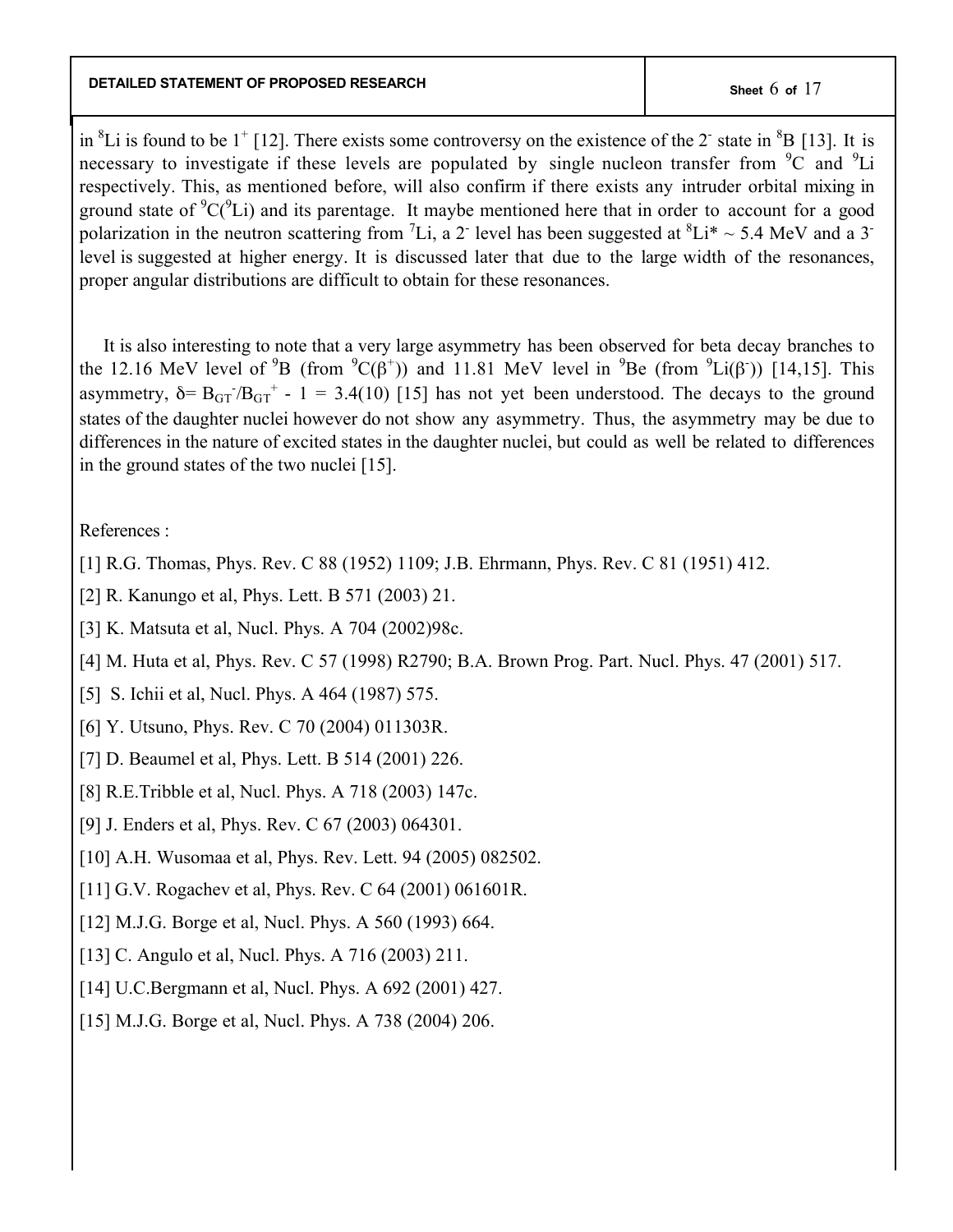#### **2. Description of experiment**

The experiment will be performed using radioactive beams of  ${}^{9}Li$  and  ${}^{9}C$  at the energies mentioned above. The maximum energy available at ISAC1 with maximum yield at reaction target has been chosen for the first step of the investigation. This will provide us with the first signature of an intruder s-orbital in  ${}^{9}C$ , if any. We plan to study the energy dependence of the reaction to confirm that the parentages of the different configurations for  ${}^{9}C$  and  ${}^{9}Li$  deduced from the data have no reaction dependent effects. For this, at the second stage of the experiment we will perform the same study at a higher energy typically (~ 5*A* MeV) at ISACII.

A 1 $\mu$ m thick  $(CD_2)$ <sub>n</sub> foil will serve as the deuteron target. The choice of the thickness is based on minimizing energy loss, energy straggling, and multiple scattering in the target. After the reaction in the target, the detection of both light ejectiles (i.e. target-like residues) as well as the heavy recoils (i.e. projectile-like residue) is necessary for clear identification of the reaction channel of interest. This will be accomplished by using annular silicon strip detectors (3 full LEDA arrays + 1 CD detector). The schematic setup is shown in Fig.1. The excitation energy spectrum for the resonances in  ${}^{8}B$  ( ${}^{8}Li$ ) will be obtained from the measured energy and angle of the light ejectiles i.e.  ${}^{3}$ He (t) from the silicon detectors



placed at 8cm. The heavy residue will be detected by the silicon detectors (LEDA+CD) placed at  $\sim$  22-23cm. The light ejectiles will also be registered in these detectors. The deuterons from elastic scattering will be detected at these forward angles. This will be done with a combination of the silicon detectors and the plastic scintillator. The LEDA silicon detectors are typically 300µm thick, while the CD silicon detector is 500  $\mu$ m thick.

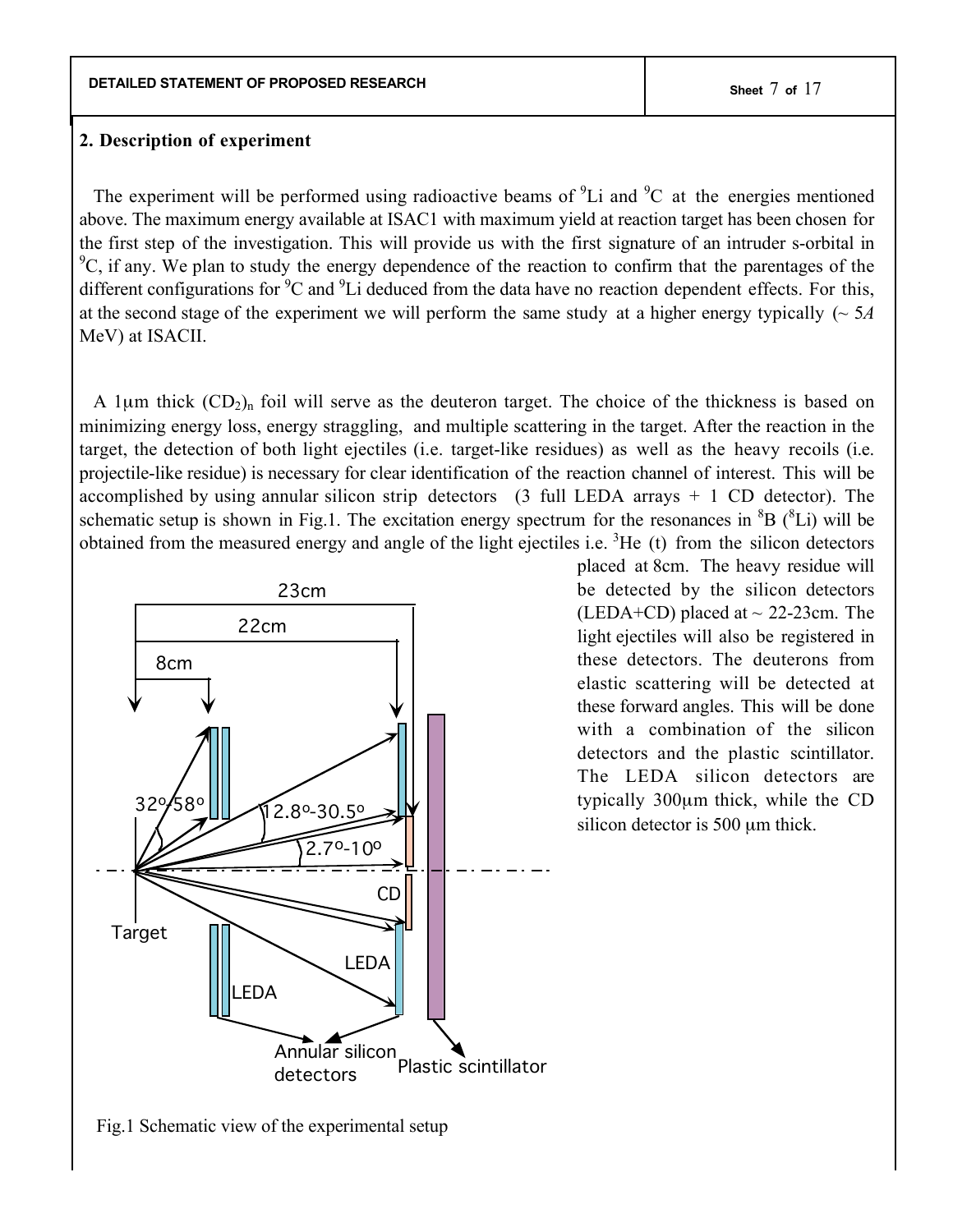## **3. Reaction characteristics and simulation of particle identification**

Figure 2 shows the kinematic loci for the  $d(^{9}C, {}^{3}He)^{8}B$  reaction at  $E_{lab} = 1.8A$  MeV. The reaction  $d(^{9}Li, t)^{8}Li$  has the same characteristics and is thus not discussed separately here. The width of the resonances in <sup>8</sup>B have been considered here. The colour of the curves correspond to channels with <sup>8</sup>B in its different states as indexed in Fig.2a. The elastic and inelastic scattering of  $^9C$  from deuterons is also shown. The colour coding will be same for the rest of the discussion presented here. Fig.2b shows the energy and scattering angle correlation in the laboratory frame for the heavy beam-like residues (which in case of resonance states are the heavy decay products). The third excited state in  ${}^{8}B$  ( ${}^{8}B_3$ <sup>\*</sup>) is the 2<sup>-</sup> state and if observed will indicate the proton to be in the intruder  $(2s_{1/2})$  orbital in  ${}^{9}C$ . We aim to detect and measure the energy and scattering angle of <sup>3</sup>He at forward laboratory angles  $[\theta_{lab} = 32 \text{ deg} - 58 \text{ deg}]$ . This



Fig.2 Kinematic loci for the (a) light ejectile and (b) the heavy residues.

corresponds to  $[\theta_{cm} = 30 \text{ deg} - 110 \text{ deg}]$ for the 2<sup>-</sup> excited state in <sup>8</sup>B and  $\theta_{cm} = 80$  $deg - 125$  deg for ground state of  ${}^{8}B$ .

The main sources of background arise from elastic and inelastic scattering of  ${}^{9}C$ on deuterons and  ${}^{12}C$  in the CD<sub>2</sub> target. Apart from this, there maybe one-nucleon transfer reactions on  ${}^{12}C$  (in CD<sub>2</sub> target) which will give rise to  $^{13}$ N. These however can be clearly eliminated by identifying both the light-ejectile  $(^{3}$ He) and the heavy residue  $(^{8}B)$  or <sup>7</sup>Be from decay of  ${}^{8}B^*$ ) for the reaction of interest.

The energies of the recoils (both light and heavy particles) being very low, particle identification (PID) by ΔE-E would require a very thin  $\Delta E$  detector (  $\sim$ 10µm). Since we do not have such an annular detector array at present, we aim to perform particle identification (PID) using the correlation between time-offlight and the total energy. The total energy will be measured by the silicon detectors. The time-of-flight will be measured between the RF signal from the cyclotron and the silicon detector.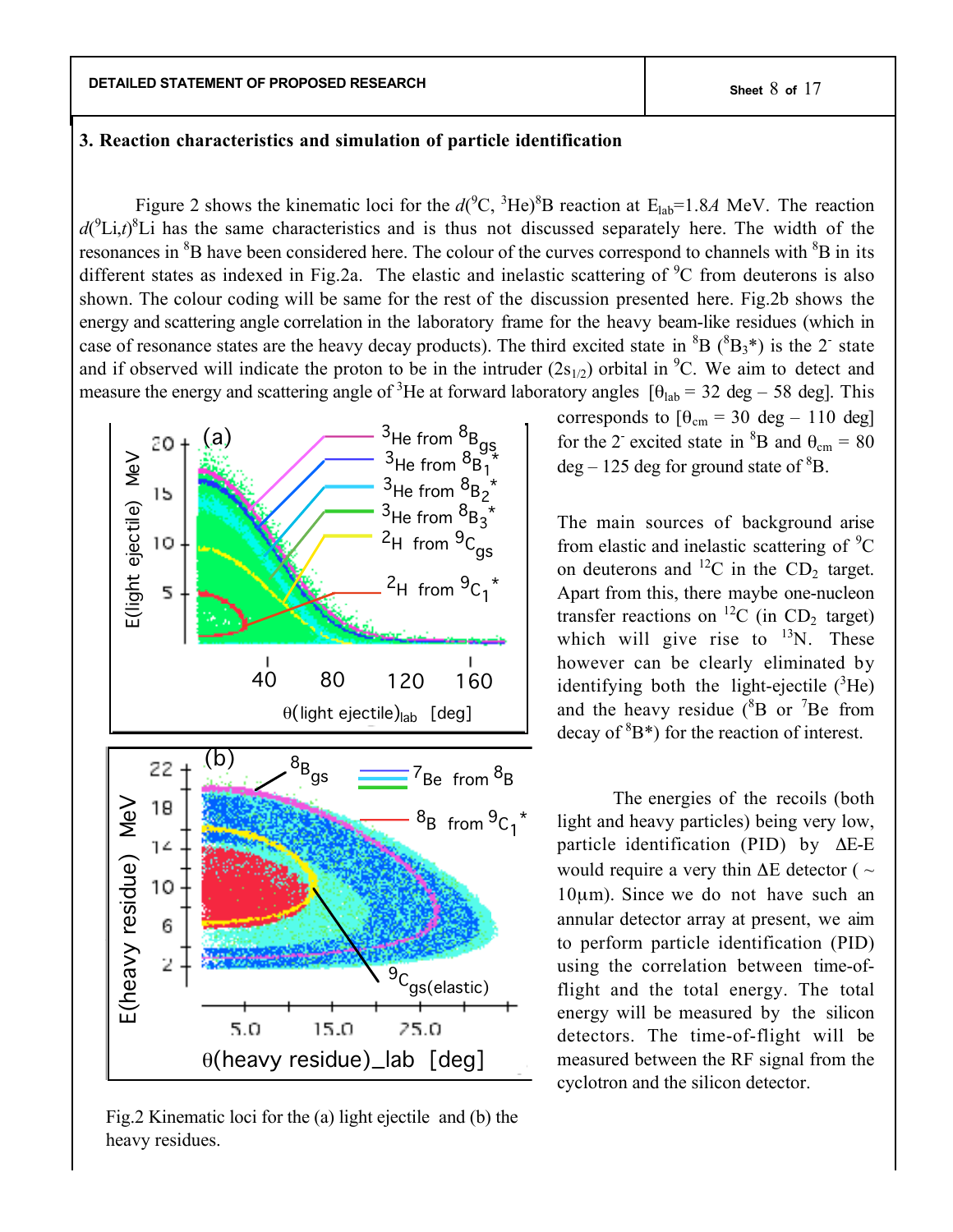**DETAILED STATEMENT OF PROPOSED RESEARCH Sheet** 9 **of** 17



Fig.3 Simulation results showing PID of light ejectile and heavy recoil. Details are discussed in the text.

Fig.3 shows the monte-carlo simulation of PID for one radial strip selected in the silicon detector for the light ejectiles located closest to the target. The different colours refer to the different reactions shown in Fig.2. The simulation assumed a  $0.5\%$  energy spread (σ) of the beam and an RF time resolution of  $500ps(\sigma)$ . This is a rather conservative estimate compared to the longitudinal emittance of ISAC1. The silicon detector has been assumed to have a time resolution of  $500ps(\sigma)$  and an energy resolution of 2% (fwhm). The figure includes effects of energy loss, straggling and multiple scattering in the target. The angular broadening of <sup>3</sup>He from multiple scattering is at maximum  $\sim$  1.5mrad (σ). It is seen in Fig.3a that protons emitted from decay of the unbound excited states in <sup>8</sup>B can be clearly separated from the  ${}^{3}$ He. In some cases, the deuteron background from elastic scattering may not be separated from <sup>3</sup>He by the light particle detector alone. In this case we will look for the coincidence with the heavy particle detector as shown in Fig.3b.

It can be seen that the separation of <sup>9</sup>C and <sup>7</sup>Be will allow us to eliminate a large

part of the elastic scattering. Since the figure here shows the sum of all pixels (theta and phi strips) in the heavy particle detector, so some small part of <sup>9</sup>C still remains un-separated from <sup>7</sup>Be. That can be reduced further by analyzing each pixel in the heavy particle detector. The main problem in clear PID will arise from the width ( $\Gamma \sim 4$  MeV) of the 2<sup>-</sup> resonance of  ${}^{8}B$ . We will be able to clearly identify the upper half of the resonance, while the lower half will mix in with the lower excited states of <sup>8</sup>B. Thus, we will estimate the counts for the lower half based on curve fitting in comparison to simulated results.

The carbon background from  $CD_2$  target can be clearly separated from light ejectiles in the LEDA detectors close to the target. For this detector, C- elastic scattering in the range  $\theta_{cm} = 60$  deg-110 deg contributes. Thus the elastic scattering rate is not expected to be high. On the other hand in the heavy recoil detector we will have <sup>9</sup>C from elastic scattering  $\theta_{cm} = 2.7$  deg – 10 deg. This will imply a higher event rate. The Rutherford cross section for elastic scattering from C is  $\sim 0.2x10^8$  mb/sr. Assuming a beam intensity of 10<sup>5</sup>/sec, the maximum rate per sector in the first strip of the CD detector is  $\sim 12$ counts/sec. One may need to accommodate 2-3 times higher rate than this which can arise from decay of the implanted nuclei in the detector. It thus seems that the present beam intensity does not pose any high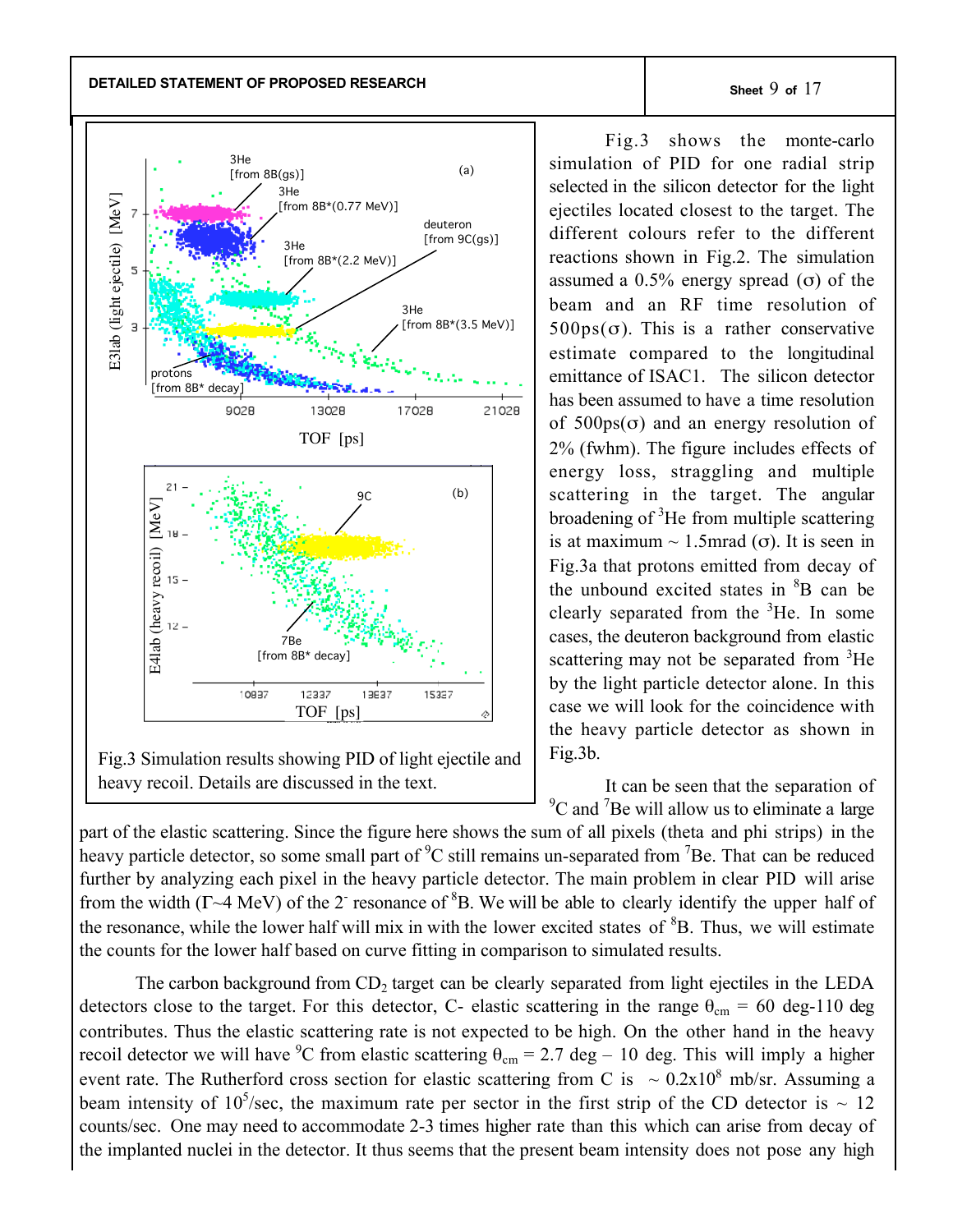## **DETAILED STATEMENT OF PROPOSED RESEARCH Sheet** 10 **of** 17

rate related problem in the detector. The detector setup can accommodate ~10 times higher intensity for this study. This upper limit on the allowable beam intensity will be dictated by the data acquisition rate, which at present is  $\sim$  3kHz with minimal dead time. The beam intensity will be derived from the elastic scattering cross section at the forward angle. For the first two strips of the CD silicon detector, the Rutherford scattering dominates giving us the absolute normalization.

The elastic scattering of  ${}^{9}C+d$  and  ${}^{9}Li+d$  will be measured simultaneously with the transfer reaction(s) of interest during the main part of the experiment. This data will be used for deriving the optical potential parameters for the entrance channel. In order to have some guidance on the exit channel parameters, we will perform elastic scattering using a <sup>8</sup>Li beam at two different energies, 1.6*A* MeV (which is close to that for <sup>9</sup>C experiment condition) and 0.98*A* MeV (which is for <sup>9</sup>Li experiment condition). We will use  $(CH_2)_n$ and  $(CD_2)$ <sub>n</sub> targets for this and extrapolate to potentials for  $t$  (<sup>3</sup>He). Alternatively, we are considering possibility of using a  ${}^{3}$ He target which however is not confirmed at the moment.

## **4. Count rate and beam time request**

The  ${}^{9}C$  beam was produced at TISOL at TRIUMF with an intensity of  $10^{4}/sec$  with a proton beam current of 1µA. It is yet to be produced and accelerated at ISAC facility and a quick development of this is needed. For the present estimate we assume the  ${}^{9}C$  beam intensity of  $10^{4}/sec$  on the reaction target.



Fig.4 Angular distribution for the 3.5 MeV resonance in <sup>8</sup>B in the DWBA framework.

 The expected statistics have been estimated based on DWBA calculations shown in Fig.4. Variation of optical potential parameters was done to check the uncertainty in the cross section. Based on this study the number of counts which can be obtained within the solid angle covered (shaded region in Fig.4) by the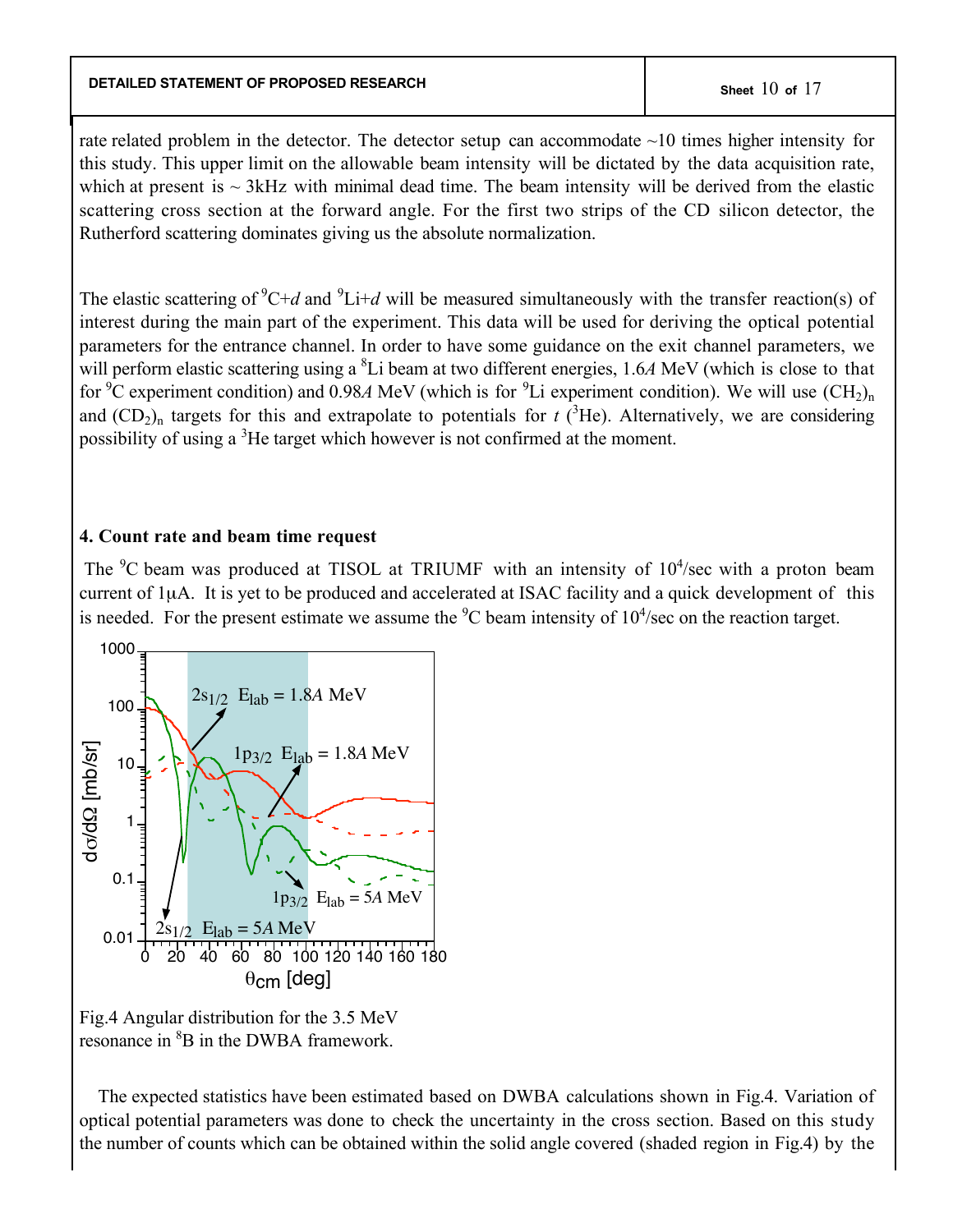**DETAILED STATEMENT OF PROPOSED RESEARCH Sheet** 11 **of** 17

light ejectile LEDA detector is shown below. The  $(CD_2)$ <sub>n</sub> foil thickness of 1µm is considered for this estimate.

|            | <b>Nucleus Resonance</b> | <b>Beam intensity</b> | Counts<br>[sum of 16 strips] | <b>Days</b> | Wave   | <b>Spectroscopic factor</b> |
|------------|--------------------------|-----------------------|------------------------------|-------------|--------|-----------------------------|
| ${}^{9}C$  | 3.5 MeV                  | $10^4$ /sec           | $400*$                       | 10          | s-wave | 0.4                         |
| $^{9}Li$   | 3.2                      | $10^5$ /sec           | 1200                         |             | p-wave | 0.1                         |
| ${}^{9}Li$ | 3.2                      | $10^5/\text{sec}$     | 1400                         |             | s-wave | (0, 1)                      |
| $^{9}Li$   | 0.0                      | $10^5$ /sec           | 500                          | 5           | p-wave | 0.6                         |

Due to the large width of the resonance around 3 MeV we will not be able to measure a meaningful angular distribution with  $10<sup>4</sup>/sec$  intensity. Thus, the beam-time request is based on obtaining a reasonable number of integrated counts for the different states in each strip of the silicon detector. The counts for 3.5 MeV resonance (which is related to the putative intruder orbital) are estimated assuming the spectroscopic factor suggested in Ref.[6]. The measuring time however should be long enough to detect spectroscopic factors as small as 0.1. For  ${}^{9}$ Li we will try to use the higher intensity to have sufficient statistics to try out possible ways of obtaining the angular distribution shape for the resonance around 3 MeV.

The following table shows the total beamtime request for first phase of the experiment :

| <b>Measurement type</b> | <b>Energy</b> | <b>Days</b>      |
|-------------------------|---------------|------------------|
| $^{9}C(3^{+})$          | 1.8 A MeV     | 10 (data taking) |
| $^{9}Li(2^{+})$         | 1.68 A MeV    | 5 (data taking)  |
| ${}^{8}Li$              | $1.0 A$ MeV   |                  |
| ${}^{8}Li$              | $1.6 A$ MeV   |                  |
|                         |               |                  |

Electronics adjustment(for each beam) 1 (in total) and DAQ check

We request a total of 18 days (=36 shifts) of beamtime at ISAC1. Similar amount of beamtime will be required for the second phase of the experiment at ISACII for the beam energy region ~ 5*A* MeV.

The beamtime request shown above does not include time for yield measurement of the radioactive beams or beam tuning to the reaction target for any of the beams. The time for primary beam (OLIS beam) tuning is also not considered in this estimate. This should typically be one day for each beam energy. We wish to take some data during the primary beam tuning.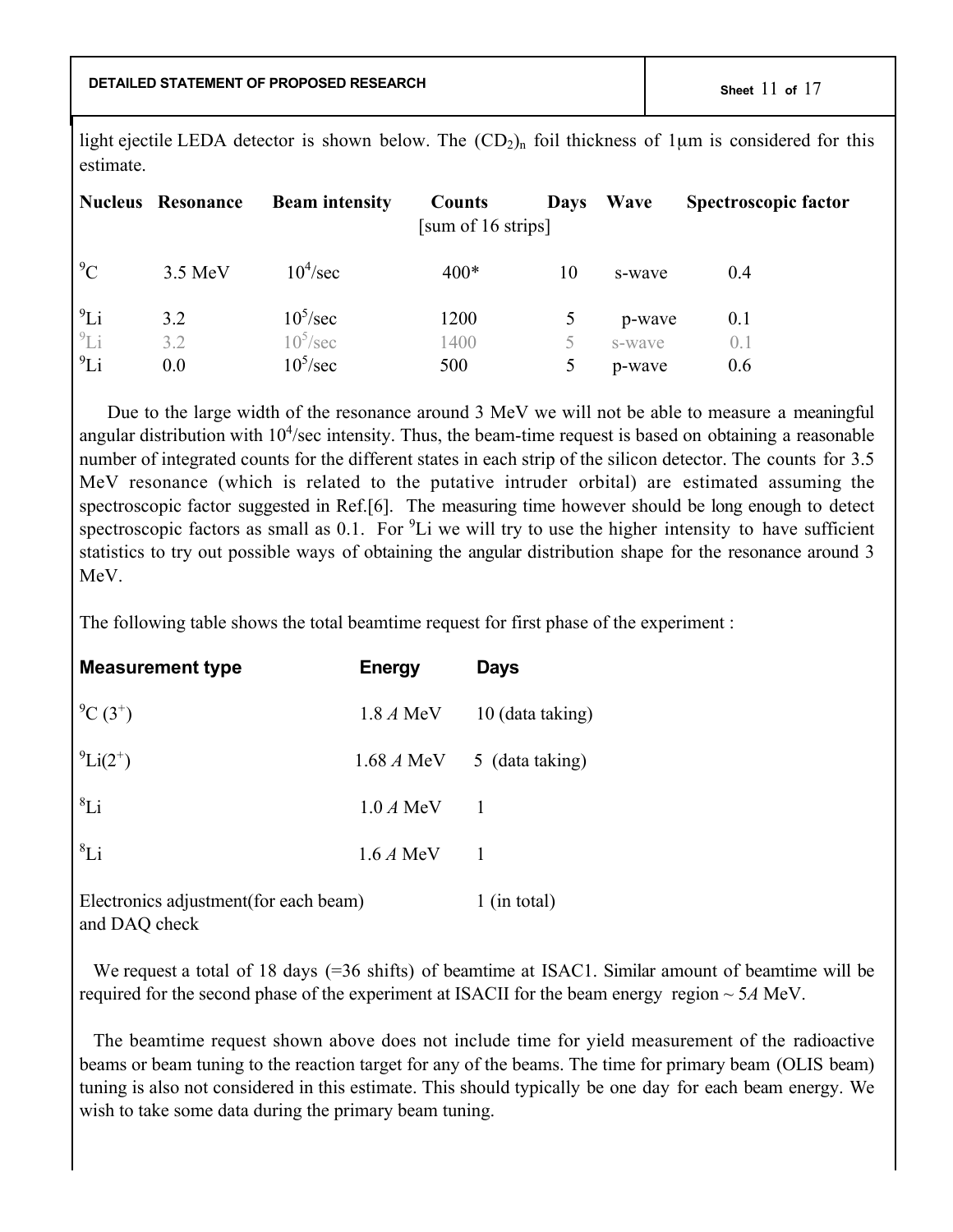While, it would be ideal to run the entire experiment in one setting, it is not a strict limitation. The part of the experiment using lithium beams can be performed close to the time of other experiments using similar beams.

# **5. Data analysis**

The analysis of the data will be performed using personal computers presently available at TRIUMF.

# **6. Readiness**

The main development necessary for the success of the experiment is the  ${}^{9}C$  beam with minimum  $10^{4}/sec$ intensity at the reaction target (one order higher magnitude is preferred). A quick development of this beam is requested.

A plastic scintillator detector needs to be mounted in the TUDA chamber which may take few months.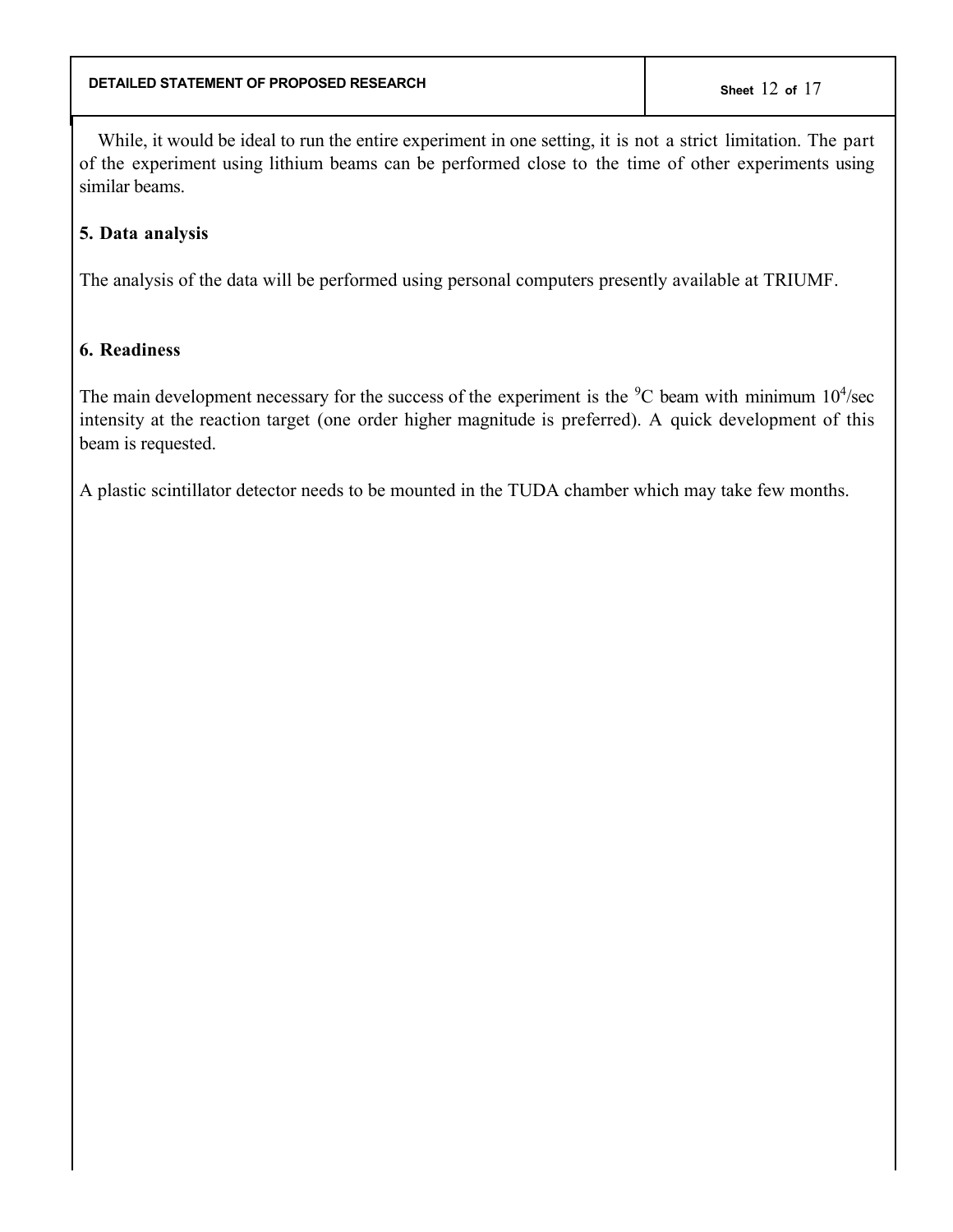1. Search for an isomeric state in  ${}^{19}C$ 

*R. Kanungo, Z.Elekes H. Baba, , Zs. Dombrádi, Zs. Fülöp, J. Gibelin, Á. Horváth, Y. Ichikawa, E. Ideguchi, N. Iwasa, H. Iwasaki, S. Kawai, Y. Kondo, T. Motobayashi, M. Notani, T. Ohnishi, A. Ozawa, H. Sakurai, S. Shimoura, E. Takeshita, S. Takeuchi, I. Tanihata, Y. Togano3 , C. Wu, Y. Yamaguchi, Y. Yanagisawa, A. Yoshida, K. Yoshida*

Nucl. Phys. A (in press)

2. Low-lying excited states in  $17,19$ C

*Z.Elekes , Zs. Dombrádi, R. Kanungo, H. Baba, Zs. Fülöp, J. Gibelin, Á. Horváth, Y. Ichikawa, E. Ideguchi, N. Iwasa, H. Iwasaki, S. Kawai, Y. Kondo, T. Motobayashi, M. Notani, T. Ohnishi, A. Ozawa, H. Sakurai, S. Shimoura, E. Takeshita, S. Takeuchi, I. Tanihata, Y. Togano3 , C. Wu, Y. Yamaguchi, Y. Yanagisawa, A. Yoshida, K. Yoshida*

Phys. Lett. B 614 (2005) 174

## 3. Excited states in neutron-rich boron isotopes

*R. Kanungo, Z.Elekes , H. Baba, Zs. Dombrádi, Zs. Fülöp, J. Gibelin, Á. Horváth, Y. Ichikawa, E. Ideguchi, N. Iwasa, H. Iwasaki, S. Kawai, Y. Kondo, T. Motobayashi, M. Notani, T. Ohnishi, A. Ozawa, H. Sakurai, S. Shimoura, E. Takeshita, S. Takeuchi, I. Tanihata, Y. Togano3 , C. Wu, Y. Yamaguchi, Y. Yanagisawa, A. Yoshida, K. Yoshida*

Phys. Lett. B 608 (2005) 206

4. Neutron removal studies on  ${}^{19}C$ 

*M. Chiba, R. Kanungo, B. Abu-Ibrahim, S. Adhikari, D. Fang, N. Iwasa, K. Kimura, K. Maeda, S. Nishimura, T. Ohnishi, A. Ozawa, C. Samanta, T. Suda, T. Suzuki, Q. Wang, C. Wu, Y. Yamaguchi, K. Yamada, A. Yoshida, T. Zheng, I. Tanihata*

Nucl. Phys. A 741 (2004) 29

5. Study of the reaction cross section of  ${}^{17}C$  from reaction cross section measurement

*Cuie Wu, Y. Yamaguchi, A. Ozawa, R. Kanungo, I. Tanihata, T. Suzuki, D.Q. Fang, T. Suda, T. Ohnishi, M.Fukuda, N.Iwasa, T.Ohtsubo, T. Izumikawa, R. Koyama, W. Shinozaki, M. Takahashi*

Nucl. Phys. A 739 (2004) 3

6. One- and two-proton removal from  $15$ O

*H.Jeppesn, R. Kanungo, B. Abu-Ibrahim, S. Adhikari, M.Chiba, D. Fang, N.Iwasa, K. Kimura, K. Maeda, S. Nishimura, T. Ohnishi, A. Ozawa, C. Samanta T. Suda, T. Suzuki, I. Tanihata, Q. Wang, C. Wu, Y. Yamaguchi, K. Yamada, A. Yoshida, T. Zheng*

Nucl. Phys. A 739 (2004) 57

7. Two-proton halo in  $17$ Ne *Rituparna Kanungo*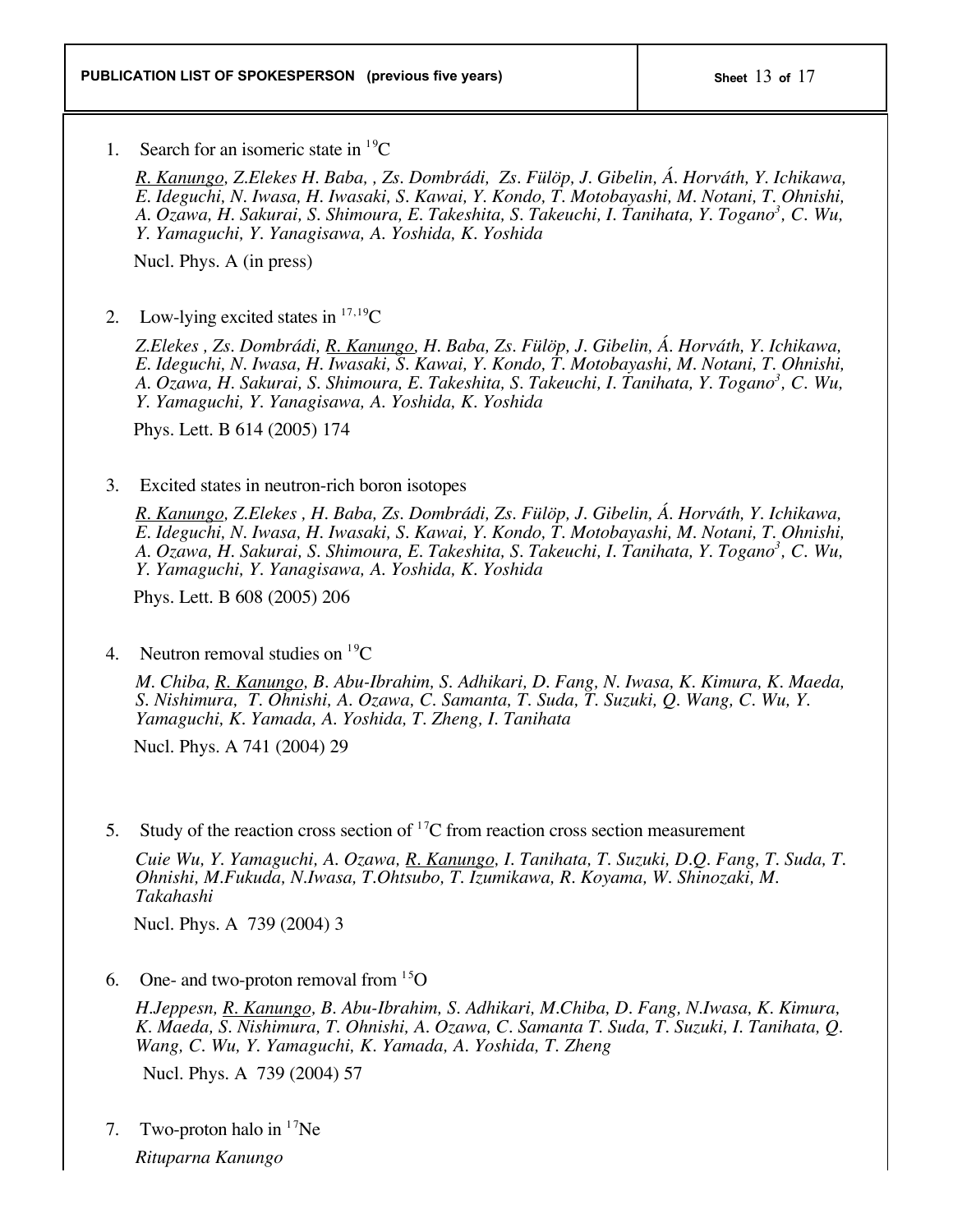Nucl. Phys. A 738 (2004) 293

- 8. Neutron configuration of  ${}^{16}C$  studied via one- and two-neutron removal momentum distributions *T. Yamaguchi, T. Zheng, A. Ozawa, M. Chiba, R. Kanungo, T. Kato, K. Morimoto, T. Ohnishi, T. Suda, Y. Yamaguchi, A. Yoshida, K. Yoshida and I. Tanihata* Nucl. Phys. A 734 (2004) E73
- 9. Two-proton halo in  $17$ Ne

*R. Kanungo* Nucl. Phys. A 734 (2004) 337

10. Production and decay properties of  $^{272}$ 111 and its daughter nuclei

*K. Morita, K. Morimoto, D. Kaji,, H. Haba, E. Ideguchi, J.C.Peter, R. Kanungo, K. Katori, H. Koura, H. Kudo, T. Ohnishi, A. Ozawa, T. Suda, K. Sueki, I. Tanihata, H. Xu, A.V. Yeremin, A. Yoneda, A. Yoshida, Y.-L. Zhao and T. Zheng, S. Goto, F. Tokanai*

Jour. Phys. Soc. Jpn. 73 (2004) 1738

11. Status of superheavy element research using GARIS, RIKEN

*K. Morita, K. Morimoto, D. Kaji, S. Goto, H. Haba, E. Ideguchi, R. Kanungo, K. Katori, H. Koura, H. Kudo, T. Ohnishi, A. Ozawa, J.C.Peter, T. Suda, K. Sueki, I. Tanihata, F. Tokanai, H. Xu, A.V. Yeremin, A. Yoneda, A. Yoshida, Y.-L. Zhao and T. Zheng*

Nucl. Phys. A 734 (2004) 101

12. One neutron halo structure in  ${}^{15}C$ 

*D.Q. Fang, T. Yamaguchi, T. Zheng, A. Ozawa, M. Chiba, R. Kanungo, T. Kato, K. Morimoto, T. Ohnishi, T. Suda, Y. Yamaguchi, A. Yoshida, K. Yoshida, and I. Tanihata*

Phys. Rev. C. 69 (2004) 034613

13. Possibility of a two-proton halo in  $17$ Ne

 *R. Kanungo, M. Chiba, S. Adhikari, D. Fang, N. Iwasa, K. Kimura, K. Maeda, S. Nishimura, Y. Ogawa, T. Ohnishi, A. Ozawa, C. Samanta, T. Suda, T. Suzuki, Q. Wang, C. Wu, Y. Yamaguchi, K. Yamada, A. Yoshida, T. Zheng, I. Tanihata* Phys. Lett. B. 571 (2003) 21

14. Halo and skin nuclei.

 *Isao Tanihata and Rituparna Kanungo* C.R. Physique 4 (2003) 437

15. Experimental evidence for  ${}^{7}H$  and for a specific structure of  ${}^{8}He$ .

 *A.A. Korshennikov, E.Yu. Nikolskii, E.A. Kuzmin, A. Ozawa, K. Morimoto, F. Tokanai, R. Kanungo, I. Tanihata, N.K. Timofeyuk, M.S. Golovkov, A.S. Fomichev, A.M. Rodin, M.L.*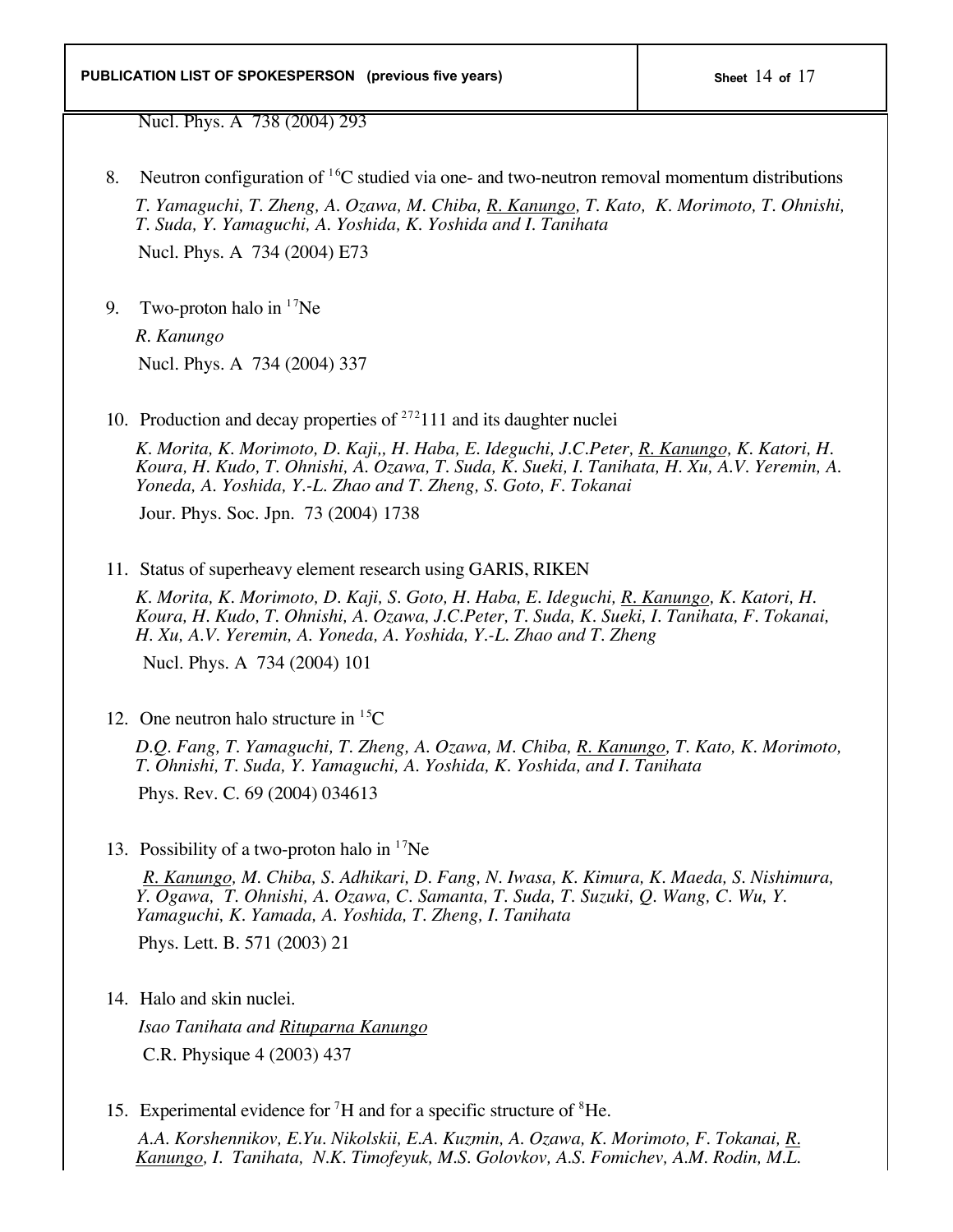#### **PUBLICATION LIST OF SPOKESPERSON** (previous five years)  $\vert$  sheet 15 of 17

*Chelnokov, G.M. Ter-Akopian, W. Mittig, P. Roussel-Chomaz, H. Savajols, E. Pollacco, A.A. Ogloblin, M.V. Zhukov*

Phys. Rev. Lett. 90 (2003) 082501

16. Nuclear shell changes at the limit of stability

 *Rituparna Kanungo* Nucl. Phys. A 722 (2003) 30c

17. Measurement of one- and two-neutron transfers in reaction of 6He+9Be at 25 MeV/u

*Y.-C.Ge, Y.-L. Ye, T. Zheng, Q.-J. Wang, Z.-H. Li, X.-Q. Li, D.-X.Jiang, A. Ozawa, Y. Yamaguchi, C. Wu, R. Kanungo, D. Fang and I. Tanihata* Chin. Phys. Lett. 20(2003) 1034

18. Reply to Comment on : Experimental evidence of core modification in the near drip-line nucleus <sup>23</sup>O

 *Rituparna Kanungo, Masami Chiba, Naohito Iwasa, Shunji Nishimura, Akira Ozawa, Chhanda Samanta, Toshimi Suda, Takeshi Suzuki, Takayuki Yamaguchi, Tao Zheng, Isao Tanihata*

Phys. Rev. Lett 90 (2003) 159202

19. Momentum distribution of <sup>14</sup>C and <sup>15</sup>C fragments from <sup>16</sup>C breakup.

 *T. Yamaguchi, T. Zheng, A. Ozawa, M. Chiba, R. Kanungo, T. Kato, K. Morimoto, T. Ohnishi, T. Suda, Y.Yamaguchi, A. Yoshida, K. Yoshida, I. Tanihata*

Nucl. Phys. A 724 (2003) 3

20. Search for  $2^{1}B$ .

 *A. Ozawa, Y. Yamaguchi, M. Chiba, R. Kanungo, K. Kimura, S. Momota, T. Suda, T. Suzuki, I. Tanihata, T. Zheng, S. Watanabe, T. Yamaguchi, and K. Yoshida*

Phys. Rev. C 47 (2003) 014610

21. Production of neutron rich isotopes by fragmentation of  $80MeV/nucleon$ <sup>59</sup>Co beam.

*Le Hong Khiem, T. Kato, K. Morimoto, M. Notani, A. Ozawa, R. Kanungo, I. Tanihata, A. Yoshida*

Phys. Rev. C 722 (2003) 484c.

22. Study of halo stru-3cture of  ${}^{16}C$  from reaction cross section measurement.

 *T. Zheng, T. Yamaguchi, A. Ozawa, M. Chiba, R. Kanungo, T. Kato, K. Katori, K. Morimoto, T. Ohnishi, T. Suda, I. Tanihata, Y. Yamaguchi, A. Yoshida, K. Yoshida, H. Toki, N. Nakajima* Nucl. Phys. A 709 (2002) 103

23. Momentum distribution of  $^{15}B$  fragments from the breakup of  $^{17}B$ .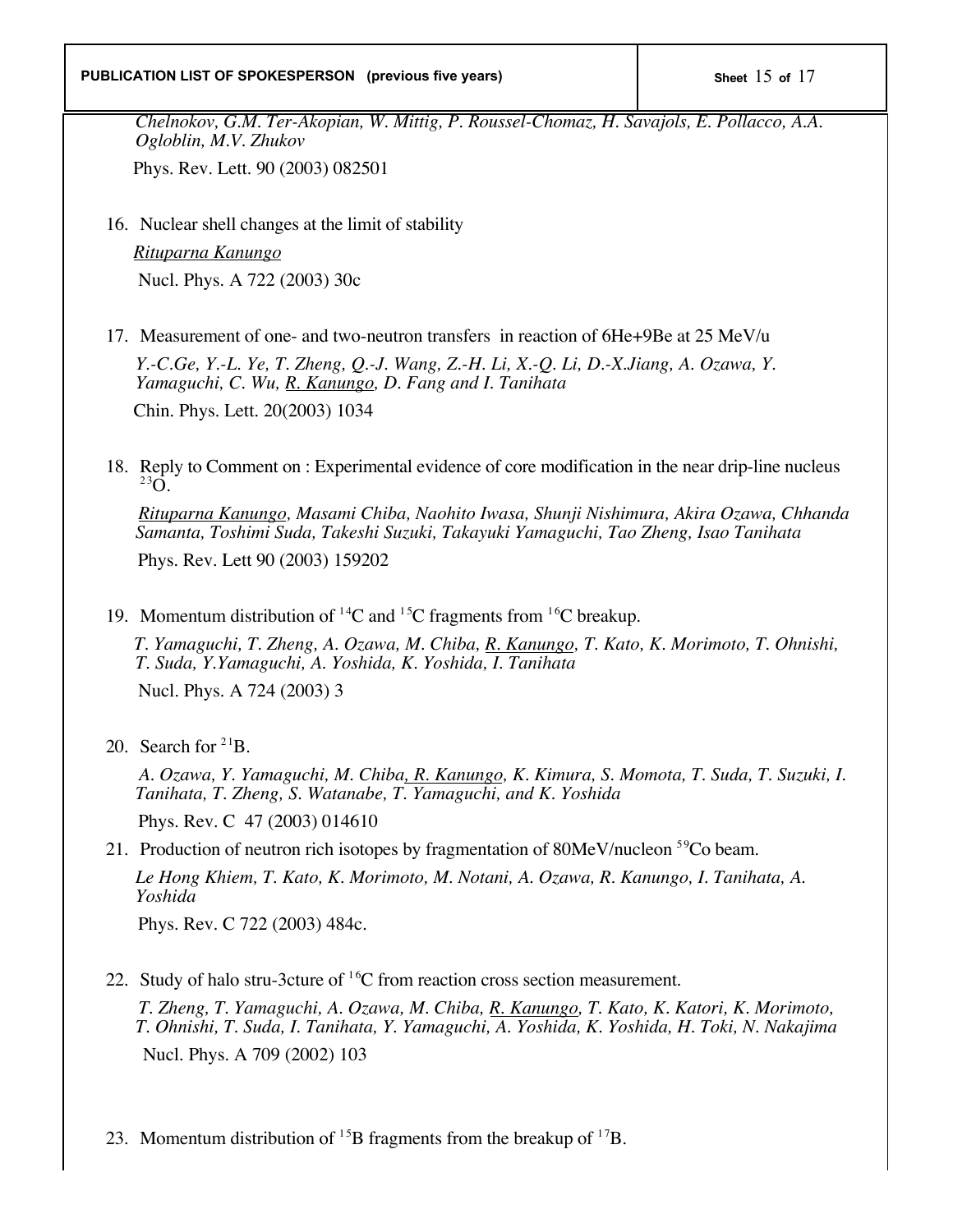*T. Suzuki, Y. Ogawa, M. Chiba, M. Fukuda, N. Iwasa, T. Izumikawa, R. Kanungo, Y. Kawamura, A. Ozawa, T. Suda, I. Tanihata, S. Watanabe, T. Yamaguchi, Y. Yamaguchi* Phys. Rev. Lett 89 (2002) 012501

24. Experimental evidence of core modification in the near drip-line nucleus  $^{23}O$ .  *Rituparna Kanungo, Masami Chiba, Naohito Iwasa, Shunji Nishimura, Akira Ozawa, Chhanda Samanta, Toshimi Suda, Takeshi Suzuki, Takayuki Yamaguchi, Tao Zheng, Isao Tanihata*

Phys. Rev. Lett 88 (2002) 142502

- 25. Modification of shell structure in unstable nuclei.  *Rituparna Kanungo,* Prog. in Theo. Phys. 146 (2002) 422.
- 26. Halo structure in  ${}^{19}C$

 *Rituparna Kanungo, I. Tanihata, Y. Ogawa, H. Toki, A. Ozawa* Nucl. Phys. A 701 (2002) 378c

- 27. Observation of new proton and neutron magic numbers  *Rituparna Kanungo, I. Tanihata, A. Ozawa* Phys. Lett. B 528 (2002) 58
- 28. Observation of new proton and neutron magic numbers.  *Rituparna Kanungo, I. Tanihata, A. Ozawa* Nuclear Physics in the 21<sup>st</sup> century, Int. Nucl. Phys. Conf. INPC 2001.AIP Proceedings, 2001, p.741
- 29. Breakup of  $72$ MeV  $^7$ Li projectiles in the fields of  $^{12}$ C and  $^{197}$ Au nuclei  *D.Gupta, C.Samanta, R.Kanungo, P.Basu, S.Roy, S.Kailas, A.Chatterjee, B.J.Roy, K.Mahata, A.Samant, and A.Shrivastava* Pramana 57 (2001) 209
- 30. Possibility of enlarged core structure of N=15 neutron rich nuclei *Rituparna Kanungo, I. Tanihata, A. Ozawa* Phys. Lett. B 512 (2001) 261.
- 31. Halo structure in  ${}^{19}C$  : a Glauber model analysis